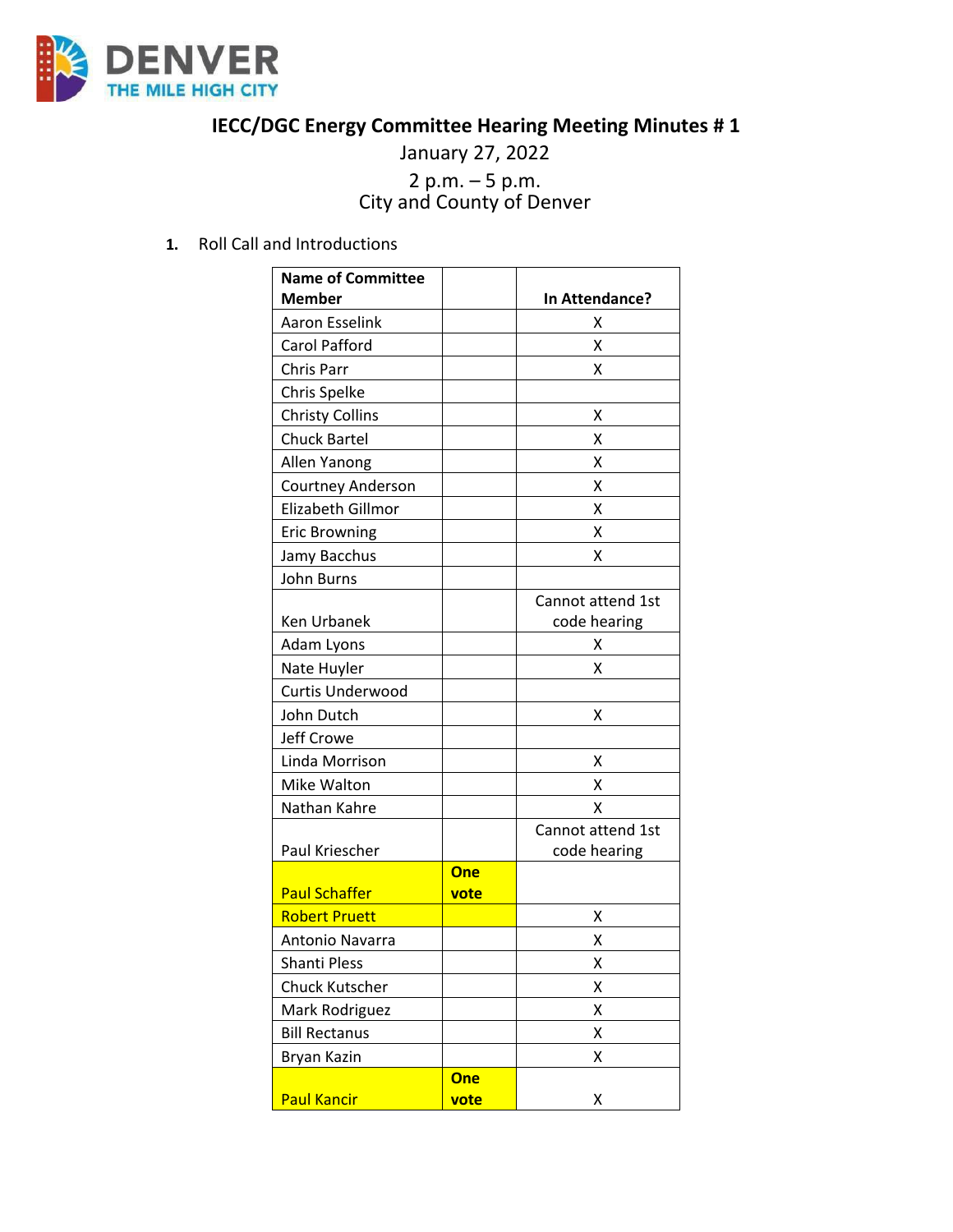| <b>Curtis Werner</b>   |               |  |
|------------------------|---------------|--|
|                        | NON-          |  |
| Stephen Sanderson      | <b>VOTING</b> |  |
|                        | One           |  |
| <b>Alex Martin</b>     | vote          |  |
| <b>Kevin Eronimous</b> |               |  |

- **2.** Discussion and voting on **IECC/DBC-Commercial and DGC Ch.7**
	- a. [#14:](https://www.denvergov.org/files/assets/public/community-planning-and-development/documents/ds/building-codes/code-adoption/amendment-proposals/iecc/iecc_c402_com.pdf) C402 Mandatory Min Insulation
		- Support
			- o Taylor Roberts: Is fenestration included? Support this effort.
				- Response: No- the intent was to only include opaque surfaces.
		- Opposition
			- o N/A
		- Committee Questions/Comments
			- o Elizabeth: UA alternative supports flexibility. Potentially apply to a percentage of the building envelope. Build in flexibly into adaptive reuse. Why place requirement in C407?
				- **Places limitations on performance approach**
			- o Eric: Amend C407 to exclude certain buildings that have data center spaces. Is there another metric than 750 kW?
			- o Linda: Is there a need for a backstop from the community?
			- o Chuck K: Are the insulation values older? Embodied Carbon should be
			- o Chuck B: C402.4.2 should be C402.4.3 is a base code amendment and remove footnote.
			- o Carol: Data center exception should be clarified for load instead of kW
			- o Sean: Backstop should only apply to new construction.
			- o Jamy: How is spandrel treated? T24-2019 Section 120.7.b)6. has a specific accommodation for spandrel with a U-0.280. Are you suggesting that spandrel fit into the metal framed wall? U-0.0064?
		- Support (Rebuttal)
			- o Kye: Limit exceptions as much as possible for ease of interpretation
		- **Opposition (Rebuttal)** 
			- o N/A
		- Motion: Motion to Modify
			- o Edit correct reference C402.4.2 should be C402.4.3
			- o Exception: adding "Buildings or portions thereof"
			- o Delete footnote a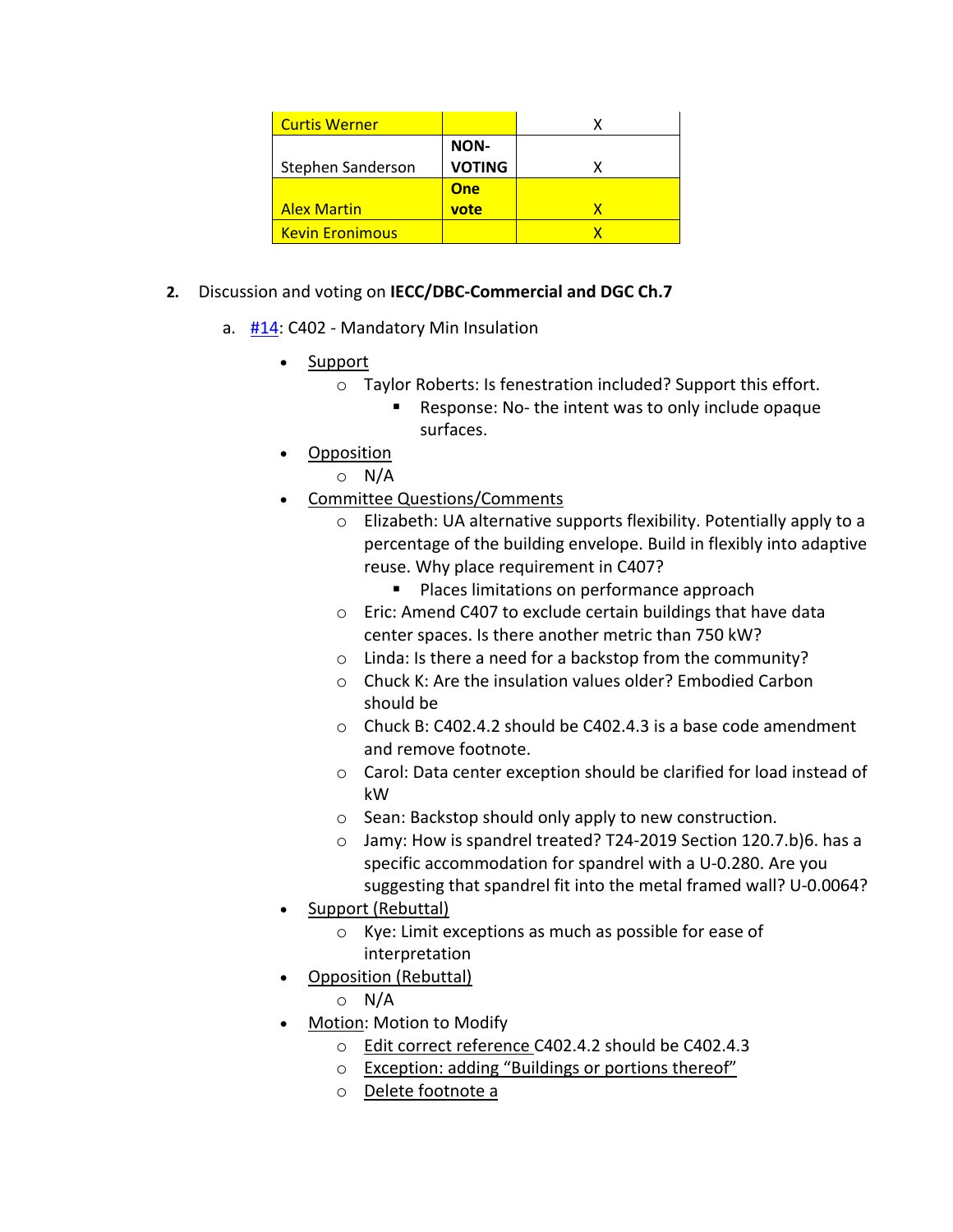- o Add clarification to exception to include "electrical"
- o **Vote: Motion to modify (23 votes yes)**
- Motion: Motion to Approve with intent to modify 5% of envelope and modify name of table C407.4.1.6 for clarity
	- o **Vote: Motion to Approve with modifications: Passed (20 votes yes, 1 vote no, 3 abstained)**
- b.  $\frac{\text{#P12.1}}{\text{P12.1}}$ : C402.5.11 Operable Openings/Evaporative Cooling
	- Support
		- Mark Jelinski: Can model with DX cooling and evap is only at the trim, it reduces cooling hours. Allow for supplemental DX cooling that would interlock with the doors.
	- Opposition
		- $\bullet$  N/A
		- Committee Questions/Comments
			- Eric: "Systems utilizing evap cooling" should we be speaking to the tenant spaces rather than systems?
			- Paul Kancir: Purpose is not to have any mechanical cooling. Set point would need to be raised.
	- Support (Rebuttal)
		- $\bullet$  N/A
	- Opposition (Rebuttal)
		- $\bullet$  N/A
	- Motion: Motion to approve as submitted
	- **Vote: Passed** (23 for, against, 1abstentions)
- c.  $\frac{H3}{2}$ : C403.2.3 Fault Detection and Diagnostics (FDD)
	- Support
		- Mark Jelinski: Support C402.3.3, but does not support C403.5.5 and suggests we hold off on modifying the trigger for that section until another proposal is heard.
		- Kye Holtan-Brown: Change 20,000 sqft to 25,000 sqft to align with other Denver Ordinances. Include exception for certain size alterations.
	- Opposition
		- $\bullet$  N/A
	- Committee Questions/Comments
		- Eric: Edit to remove the 's in #2 and to remove C403.5.5
		- Elizabeth: Not clear on what will be sampled
		- Chuck B: Agrees with Elizabeth, it will be hard for designers and building officials
		- Eric: Would this be difficult to enforce?
		- Chuck: Comfortable with it being base code, but if someone has a question, it is not laid out clearly
	- Support (Rebuttal)